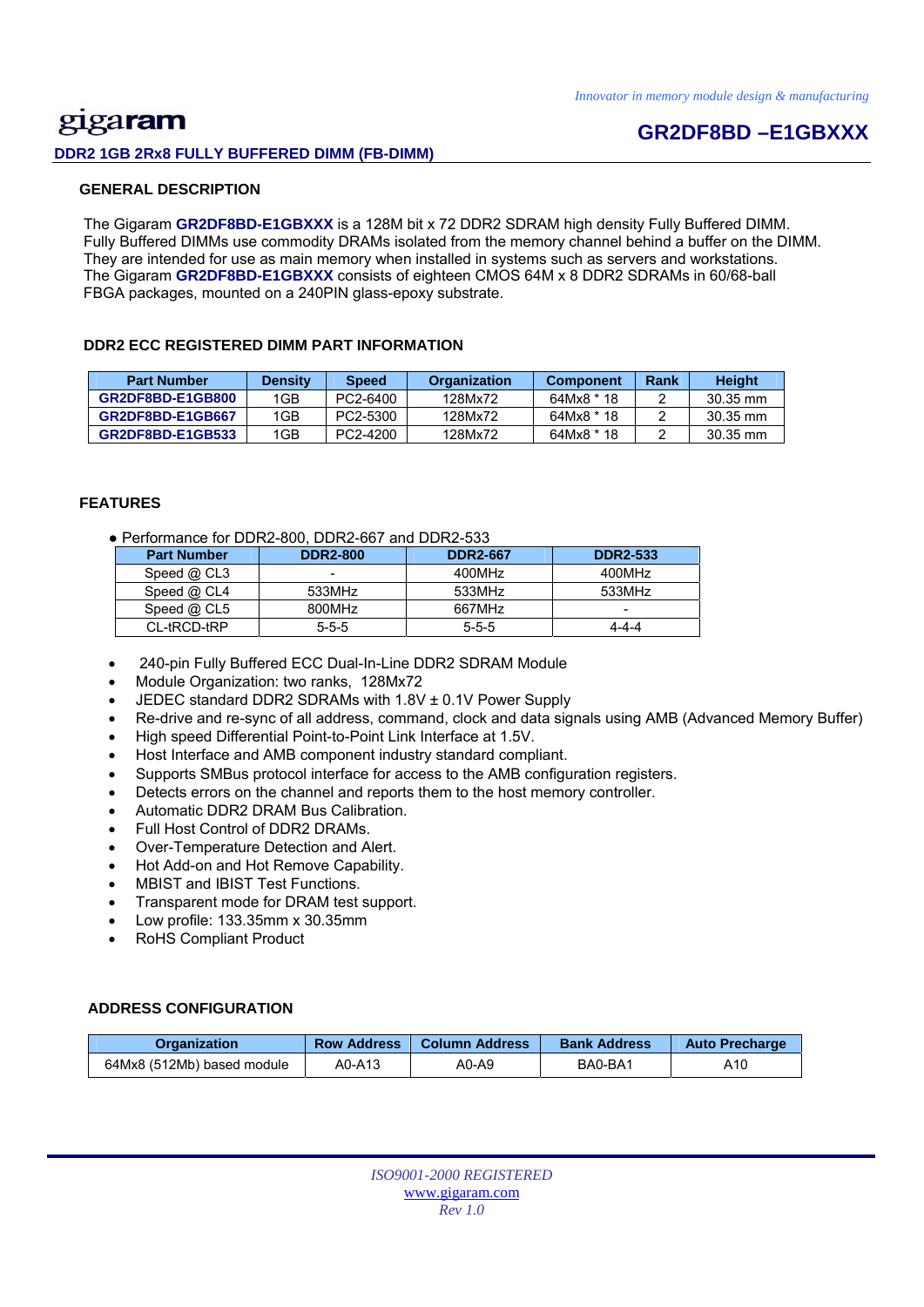### **DDR2 1GB 2Rx8 FULLY BUFFERED DIMM (FB-DIMM)**

# **GR2DF8BD –E1GBXXX**

#### **PIN CONFIGURATIONS (Front Side/ Back Side)**

| Pin             | <b>FRONT</b>                  | Pin             | <b>BACK</b>                     | Pin               | <b>FRONT</b>                  | Pin              | <b>BACK</b>               |
|-----------------|-------------------------------|-----------------|---------------------------------|-------------------|-------------------------------|------------------|---------------------------|
| 1               | <b>VDD</b>                    | 121             | <b>VDD</b>                      | 62                | <b>VSS</b>                    | 182              | <b>VSS</b>                |
| $\overline{2}$  | VDD                           | 122             | <b>VDD</b>                      | 63                | <b>PN10</b>                   | 183              | <b>SN10</b>               |
| 3               | <b>VDD</b>                    | 123             | <b>VDD</b>                      | 64                | /PN10                         | 184              | /SN10                     |
| 4               | <b>VSS</b>                    | 124             | <b>VSS</b>                      | 65                | <b>VSS</b>                    | 185              | <b>VSS</b>                |
| 5               | VDD                           | 125             | VDD                             | 66                | <b>PN11</b>                   | 186              | <b>SN11</b>               |
| 6               | VDD                           | 126             | <b>VDD</b>                      | 67                | /PN11                         | 187              | /SN11                     |
| 7               | VDD                           | 127             | VDD                             | 68                | <b>VSS</b>                    | 188              | <b>VSS</b>                |
| 8               | <b>VSS</b>                    | 128             | <b>VSS</b>                      |                   | <b>KEY</b>                    |                  | <b>KEY</b>                |
| 9               | $\overline{C}$                | 129             | <b>VCC</b>                      | 69                | <b>VSS</b>                    | 189              | <b>VSS</b>                |
| 10              | VCC                           | 130             | VCC                             | 70                | PS <sub>0</sub>               | 190              | SS <sub>0</sub>           |
| 11              | VSS                           | 131             | <b>VSS</b>                      | $\overline{71}$   | /PS0                          | 191              | /SSO                      |
| $\overline{12}$ | VCC                           | 132             | VCC                             | $\overline{72}$   | <b>VSS</b>                    | 192              | <b>VSS</b>                |
| 13              | <b>VCC</b>                    | 133             | <b>VCC</b>                      | 73                | PS <sub>1</sub>               | 193              | SS <sub>1</sub>           |
| 14              | <b>VSS</b>                    | 134             | <b>VSS</b>                      | 74                | /PS1                          | 194              | /SS1                      |
| 15              | VTT                           | 135             | VTT                             | 75                | <b>VSS</b>                    | 195              | <b>VSS</b>                |
| 16              | VID1                          | 136             | VID0                            | 76                | PS <sub>2</sub>               | 196              | SS <sub>2</sub>           |
| 17              | /RESET                        | $\frac{1}{137}$ | DNU/M_TEST                      | $\overline{77}$   | /PS2                          | 197              | /SS2                      |
| 18              | <b>VSS</b>                    | 138             | <b>VSS</b>                      | 78                | <b>VSS</b>                    | 198              | <b>VSS</b>                |
| 19              | RFU**                         | 139             | RFU**                           | 79                | PS <sub>3</sub>               | 199              | SS <sub>3</sub>           |
| 20              | RFU**                         | 140             | RFU**                           | 80                | /PS3                          | 200              | /SS3                      |
| 21<br>22        | <b>VSS</b><br>PN <sub>0</sub> | 141<br>142      | <b>VSS</b><br>SN <sub>0</sub>   | 81<br>82          | <b>VSS</b><br>PS <sub>4</sub> | 201<br>202       | <b>VSS</b><br>SS4         |
| 23              | /PN0                          | 143             | /SN <sub>0</sub>                | 83                | /PS4                          | 203              | /SS4                      |
| 24              | <b>VSS</b>                    | 144             | <b>VSS</b>                      | 84                | <b>VSS</b>                    | 204              | <b>VSS</b>                |
| 25              | PN <sub>1</sub>               | 145             | SN <sub>1</sub>                 | 85                | <b>VSS</b>                    | 205              | <b>VSS</b>                |
| 26              | /PN1                          | 146             | /SN1                            | 86                | RFU*                          | 206              | RFU*                      |
| 27              | <b>VSS</b>                    | 147             | <b>VSS</b>                      | 87                | RFU*                          | 207              | RFU*                      |
| 28              | PN <sub>2</sub>               | 148             | SN <sub>2</sub>                 | 88                | <b>VSS</b>                    | 208              | <b>VSS</b>                |
| 29              | /PN2                          | 149             | /SN2                            | 89                | <b>VSS</b>                    | 209              | <b>VSS</b>                |
| 30              | <b>VSS</b>                    | 150             | <b>VSS</b>                      | 90                | PS <sub>9</sub>               | 210              | $\overline{\text{SS9}}$   |
| 31              | PN <sub>3</sub>               | 151             | SN <sub>3</sub>                 | 91                | /PS9                          | 211              | /SS9                      |
| 32              | /PN3                          | 152             | /SN3                            | 92                | <b>VSS</b>                    | 212              | <b>VSS</b>                |
| 33              | <b>VSS</b>                    | 153             | <b>VSS</b>                      | 93                | PS <sub>5</sub>               | 213              | SS <sub>5</sub>           |
| 34              | PN4                           | 154             | SN <sub>4</sub>                 | 94                | /PS5                          | 214              | /SS5                      |
| 35              | /PN4                          | 155             | /SN4                            | 95                | <b>VSS</b>                    | 215              | <b>VSS</b>                |
| $\overline{36}$ | <b>VSS</b>                    | 156             | <b>VSS</b>                      | 96                | PS <sub>6</sub>               | $\overline{216}$ | SS <sub>6</sub>           |
| 37              | PN <sub>5</sub>               | 157             | SN <sub>5</sub>                 | 97                | /PS6                          | 217              | $\overline{\text{7SS}}$ 6 |
| 38              | /PN5                          | 158             | /SN5                            | 98                | <b>VSS</b>                    | 218              | <b>VSS</b>                |
| 39<br>40        | <b>VSS</b><br><b>PN13</b>     | 159<br>160      | <b>VSS</b><br><b>SN13</b>       | 99<br>100         | PS7<br>/PS7                   | 219<br>220       | SS7<br>/SS7               |
| 41              | /PN13                         | 161             | /SN13                           | 101               | <b>VSS</b>                    | 221              | <b>VSS</b>                |
| 42              | VSS                           | 162             | <b>VSS</b>                      | 102               | PS8                           | 222              | SS <sub>8</sub>           |
| 43              | <b>VSS</b>                    | 163             | <b>VSS</b>                      | 103               | /PS8                          | 223              | /SS8                      |
| 44              | RFU*                          | 164             | RFU*                            | 104               | <b>VSS</b>                    | 224              | <b>VSS</b>                |
| 45              | RFU*                          | 165             | RFU*                            | 105               | RFU**                         | 225              | RFU**                     |
| 46              | <b>VSS</b>                    | 166             | <b>VSS</b>                      | 106               | RFU**                         | 226              | RFU**                     |
| 47              | VSS                           | 167             | VSS                             | 107               | <b>VSS</b>                    | 227              | <b>VSS</b>                |
| 48              | <b>PN12</b>                   | 168             | <b>SN12</b>                     | 108               | VDD                           | 228              | <b>SCK</b>                |
| 49              | /PN12                         | 169             | $\overline{7}$ SN <sub>12</sub> | 109               | VDD                           | 229              | /SCK                      |
| 50              | <b>VSS</b>                    | 170             | <b>VSS</b>                      | 110               | <b>VSS</b>                    | 230              | <b>VSS</b>                |
| 51              | PN <sub>6</sub>               | 171             | SN <sub>6</sub>                 | 111               | <b>VDD</b>                    | 231              | VDD                       |
| 52              | /PN6                          | 172             | /SN6                            | 112               | VDD                           | 232              | VDD                       |
| 53              | <b>VSS</b>                    | 173             | <b>VSS</b>                      | 113               | VDD                           | 233              | VDD                       |
| 54              | PN7                           | $\frac{1}{174}$ | SN <sub>7</sub>                 | $\frac{114}{114}$ | <b>VSS</b>                    | 234              | <b>VSS</b>                |
| 55              | /PN7                          | 175             | /SN7                            | 115               | VDD                           | 235              | VDD                       |
| 56<br>57        | <b>VSS</b><br>PN <sub>8</sub> | 176<br>177      | <b>VSS</b>                      | 116               | VDD<br><b>VTT</b>             | 236              | VDD<br><b>VTT</b>         |
| 58              | /PN8                          | 178             | SN <sub>8</sub><br>/SN8         | 117<br>118        | SA <sub>2</sub>               | 237<br>238       | VDDSPD                    |
| 59              | <b>VSS</b>                    | 179             | <b>VSS</b>                      | 119               | <b>SDA</b>                    | 239              | SA0                       |
| 60              | PN9                           | 180             | SN <sub>9</sub>                 | 120               | <b>SCL</b>                    | 240              | SA <sub>1</sub>           |
| 61              | /PN9                          | 181             | /SN9                            |                   |                               |                  |                           |

**\*** These pin positions are reserved for forwarded clocks to be used in future module implementations

\*\* These pin positions are reserved for future architecture flexibility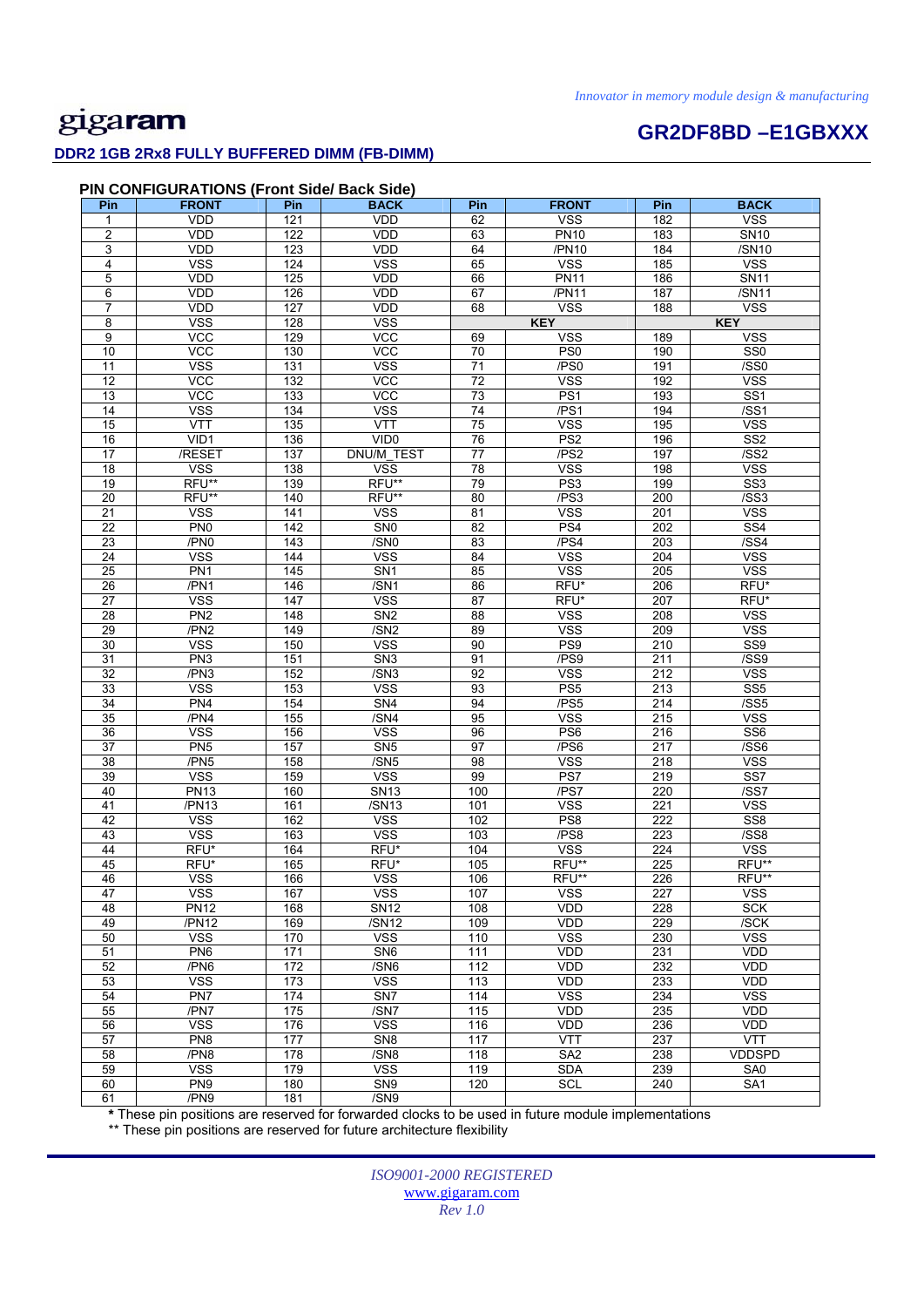# gigaram

### **GR2DF8BD –E1GBXXX**

### **DDR2 1GB 2Rx8 FULLY BUFFERED DIMM (FB-DIMM)**

#### **FB DIMM INPUT/OUTPUT FUNCTIONAL DESCRIPTION**

| <b>Symbol</b>        | <b>Type</b> | <b>Polarity</b>          | <b>Function</b>                                                 |
|----------------------|-------------|--------------------------|-----------------------------------------------------------------|
|                      |             |                          | <b>Channel Signals</b>                                          |
| SCK, /SCK            | Input       | <b>Differential</b>      | System Clock Input                                              |
| PN[13:0], /PN [13:0] | Output      | Differential             | Primary Northbound Data                                         |
| PS[9:0], /PS[9:0]    | Input       | <b>Differential</b>      | Primary Southbound Data                                         |
| SN[13:0], /SN [13:0] | Input       | Differential             | Secondary Northbound Data                                       |
| SS[9:0], /SS[9:0]    | Output      | Differential             | Secondary Southbound Data                                       |
|                      |             |                          | <b>SMB Bus Signals</b>                                          |
| SA [2:0]             | Input       |                          | SPD Address, also used to select the DIMM number in the AMB     |
| <b>SDA</b>           | UQ          |                          | SPD Data, A resistor must be connected from the SDA bus line to |
|                      |             |                          | VDDSPD on the system planar to act as a pull-up                 |
| <b>SCL</b>           | Input       |                          | <b>SPD Clock</b>                                                |
|                      |             |                          | <b>Miscellaneous Signals</b>                                    |
| /RESET               | Input       | <b>Active Low</b>        | <b>AMB Reset Signal</b>                                         |
| VID[1:0]             | Input       | $\overline{\phantom{0}}$ | Voltage ID. Both pins shall be NC in case of VDD=1.8V, Vcc=1.5V |
| <b>TEST</b>          | Analog      | $+0.9V$                  | DRAM Vref Margin Test. Do not connect on the system planar.     |
|                      |             |                          | Power / Ground                                                  |
| <b>VDD</b>           | Supply      | $+1.8V$                  | DDR2 Dram power                                                 |
| VCC                  | Supply      | $+1.5V$                  | AMB Core power                                                  |
| V <sub>DDSPD</sub>   | Supply      | $+3.3V$                  | SPD power                                                       |

#### **ABSOLUTE MAXIMUM RATINGS**

| <b>Parameter</b>                                       | <b>Symbol</b>                      | <b>Limit Values</b> |        | Unit         | <b>Note</b> |
|--------------------------------------------------------|------------------------------------|---------------------|--------|--------------|-------------|
|                                                        |                                    | Min.                | Max.   |              |             |
| Voltage on any pins relative to Vss                    | V <sub>IN</sub> , V <sub>OUT</sub> | $-0.3$              | 1.75   | V            |             |
| Voltage on $V_{\text{CC}}$ relative to $V_{\text{SS}}$ | $V_{\rm CC}$                       | $-0.3$              | 1.75   | v            |             |
| Voltage on V <sub>DD</sub> relative to V <sub>SS</sub> | V <sub>DD</sub>                    | $-0.5$              | 2.3    |              |             |
| Voltage on $V_{TT}$ relative to $V_{SS}$               | $V_{TT}$                           | $-0.5$              | 2.3    |              |             |
| Storage temperature range                              | T <sub>STG</sub>                   | -55                 | $+100$ | $^{\circ}$ C |             |
| DDR2 SDRAM device operating temperature (Ambient)      |                                    | 0                   | 85     | °C           | 1, 2        |
|                                                        | $\mathsf{T}_{\mathsf{CASE}}$       | 85                  | 95     |              |             |
| AMB device operating temperature (Ambient)             |                                    | $\Omega$            | 110    | °C           | 1, 2        |

 Note:1. Stresses greater than those listed under "Absolute Maximum Ratings" may cause permanent damage to the device. This is a stress rating only and functional operation of the device at these or any other conditions above those indicated in the operational sections of this specification is not implied. Exposure to absolute maximum rating conditions for extended periods may affect reliability.

2. DDR2 SDRAMs of FBDIMM should require this specification.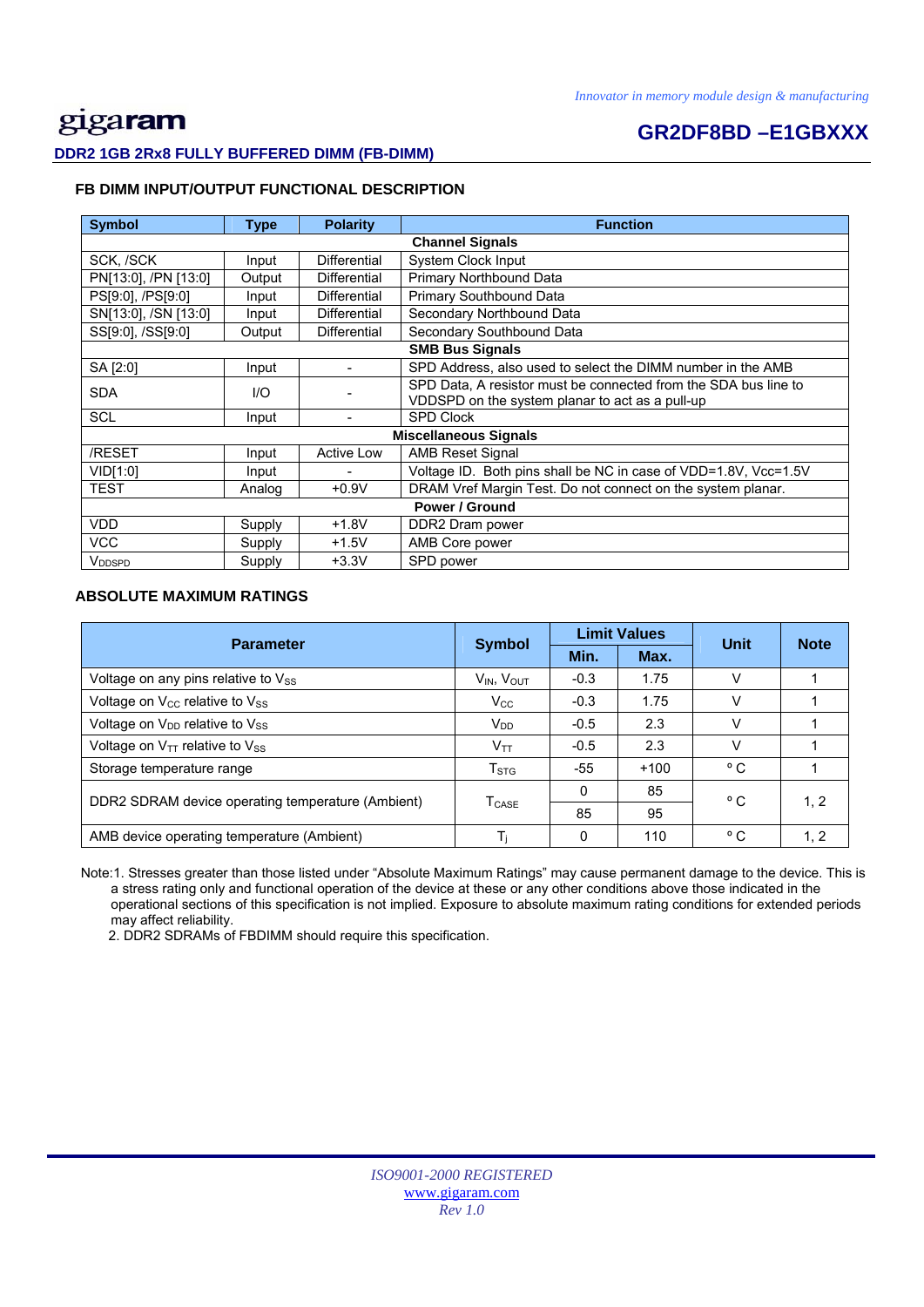# gigaram

#### **DDR2 1GB 2Rx8 FULLY BUFFERED DIMM (FB-DIMM)**

### **GR2DF8BD –E1GBXXX**

#### **OPERATING TEMPERATURE RANGE**

| <b>Parameter</b>                      | <b>Symbol</b>              | <b>Limit Values</b> |        | Unit           | <b>Notes</b> |
|---------------------------------------|----------------------------|---------------------|--------|----------------|--------------|
|                                       |                            | Min.                | Max.   |                |              |
| DRAM Component Case Temperature Range | $\mathsf{T}_\mathsf{CASE}$ |                     | $+95$  | $\circ$ $\sim$ | 2, 3, 4      |
| AMB Component Case Temperature Range  | CASE                       |                     | $+110$ | $\circ$ $\sim$ |              |

 Note: 1. Stresses greater than those listed under "Absolute Maximum Ratings" may cause permanent damage to the device. This is a stress rating only and functional operation of the device at these or any other conditions above those indicated in the operational sections of this specification is not implied. Exposure to absolute maximum rating conditions for extended periods may affect reliability.

2. Within the DRAM Component Case Temperature range all DRAM specification will be supported.

3. Above 85 º C DRAM case temperature the Auto-Refresh command interval has to be reduced to tREF1= 3.9us.

 4. Self-Refresh period is hard-coded in the DRAMs and therefore it is imperative that the system ensures the DRAM is below 85 º C case temperature before initiating self-refresh operation.

#### **INPUT DC OPERATING CONDITIONS**

| <b>Parameter</b>                  | <b>Symbol</b>      |                      | <b>Unit</b>          | <b>Notes</b>         |        |   |
|-----------------------------------|--------------------|----------------------|----------------------|----------------------|--------|---|
|                                   |                    | Min.                 | Norm.                | Max.                 |        |   |
| AMB supply Voltage                | $V_{\rm CC}$       | 1.455                | 1.50                 | 1.575                | V      |   |
| DDR2 SDRAM Supply Voltage         | $V_{DD}$           | 1.7                  | 1.8                  | 1.9                  | $\vee$ |   |
| <b>Termination Voltage</b>        | V <sub>TT</sub>    | $0.48 \times V_{DD}$ | $0.50 \times V_{DD}$ | $0.52 \times V_{DD}$ | V      |   |
| <b>EEPROM</b> supply Voltage      | V <sub>DDSPD</sub> | 3.0                  | 3.3                  | 3.6                  | v      |   |
| SPD Input HIGH (logic1) Voltage   | $V_{IH(DC)}$       | ۰                    |                      | V <sub>DDSPD</sub>   | V      |   |
| SPD Input LOW (logic0) Voltage    | $V_{IL(DC)}$       | 1.0                  |                      | 0.8                  | V      |   |
| RESET Input HIGH (logic1) Voltage | $V_{IH(DC)}$       |                      |                      |                      | V      | 2 |
| RESET Input LOW (logic0) Voltage  | $V_{IL(DC)}$       |                      |                      | 0.5                  | $\vee$ |   |
| Leakage Current (RESET)           | IL.                | $-90$                |                      | 90                   | uA     | 2 |
| Leakage Current (link)            | ΙL                 | $-5$                 |                      | 5                    | uA     | 3 |

Note: 1. Applies for AMB and SPD bus signals.

2. Applies for AMB CMOS signal RESET#.

3. For other AMB related DC parameters, please refer to the high-speed differential link interface specification.

#### **TIMING PARAMETERS**

| <b>Parameter</b>                        | <b>Symbol</b>               | <b>Limit Values</b> | <b>Unit</b> | <b>Notes</b>   |             |      |
|-----------------------------------------|-----------------------------|---------------------|-------------|----------------|-------------|------|
|                                         |                             | Min.                | Norm.       | Max.           |             |      |
| El Assertion Pass-Thru Timing           | t <sub>El Propagate</sub> t |                     |             | 4              | clks        |      |
| El Deassertion Pass-Thru Timing         | t <sub>EID</sub>            |                     |             | <b>Bitlock</b> | <b>Clks</b> | 2    |
| <b>El Assertion Duration</b>            | t <sub>EI</sub>             | 100                 |             |                | <b>Clks</b> | 1, 2 |
| FBD Cmd to DDR Clk out that latches Cmd |                             |                     | 8.1         |                | ns          | 3    |
| FBD Cmd t DDR Write                     |                             |                     | <b>TBD</b>  |                | ns          |      |
| DDR Read to FBD (last DIMM)             |                             |                     | 5.0         |                | ns          | 4    |
| Resample Pass-Thru time                 |                             |                     | 1.075       |                | ns          |      |
| ResynchPass-Thru time                   |                             |                     | 2.075       |                | ns          |      |
| <b>Bit Lock Interval</b>                | t <sub>BitLock</sub>        |                     |             | 119            | frames      |      |
| Frame Lock Interval                     | <b>T</b> FrameLock          |                     |             | 154            | frames      |      |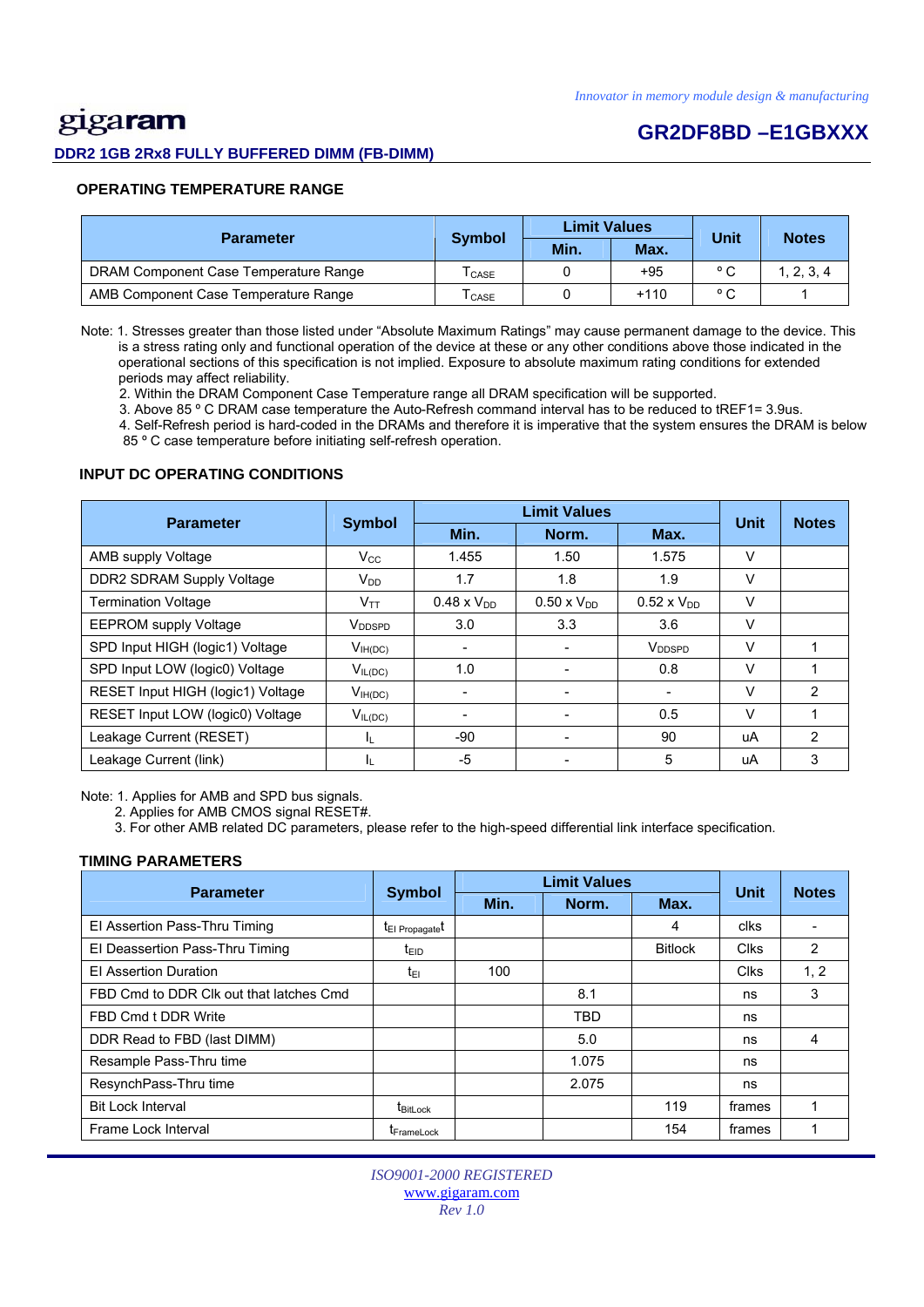# **GR2DF8BD –E1GBXXX**

#### **DDR2 1GB 2Rx8 FULLY BUFFERED DIMM (FB-DIMM)**

Note: 1. Defined in FB-DIMM Architecture and Protocol Spec.

- 2. Clocks defined as core clocks=2x SCK input
- 3. @DDR2-667 measured from beginning of frame at southbound input to DDR clock output that latches the first command of a frame to the DRAMs.
- 4. @DDR2-667 measured from latest DQS input AMB to start of matching data frame at northbound FB-DIMM outputs.

#### **I<sub>cc</sub>/I<sub>DD</sub> SPECIFICATION FOR FB-DIMM**

| <b>Symbol</b>              | <b>PC2-4200</b> | PC2-5300 | <b>PC2-6400</b> | <b>Unit</b>    | <b>Note</b> |
|----------------------------|-----------------|----------|-----------------|----------------|-------------|
| $I_{CC}$ Idle 0            | 1,940           | 2,910    | <b>TBD</b>      | mA             |             |
| $P_{CC}$ Idle $_0$         | 2.86            | 4.28     | <b>TBD</b>      | W              |             |
| $I_{DD}$ Idle 0            | 900             | 970      | <b>TBD</b>      | mA             |             |
| $P_{DD}$ _Idle_0           | 1.61            | 1.74     | <b>TBD</b>      | W              |             |
| $I_{TOT}$ Idle 0           | 2,830           | 3,880    | <b>TBD</b>      | mA             |             |
| $P_{TOT}$ Idle 0           | 4.46            | 6.01     | <b>TBD</b>      | W              |             |
| $I_{CC}$ Idle 1            | 2,480           | 2,900    | <b>TBD</b>      | mA             |             |
| $P_{CC}$ Idle_1            | 3.63            | 4.23     | <b>TBD</b>      | W              |             |
| $I_{DD}$ Idle $_1$         | 900             | 970      | <b>TBD</b>      | mA             |             |
| $P_{DD}$ Idle_1            | 1.61            | 1.73     | <b>TBD</b>      | W              |             |
| $I_{TOT}$ Idle $1$         | 3,370           | 3,860    | <b>TBD</b>      | mA             |             |
| P <sub>TOT</sub> Idle 1    | 5.23            | 5.96     | <b>TBD</b>      | W              |             |
| I <sub>CC</sub> _Active_1  | 3,340           | 3,930    | TBD             | mA             |             |
| $P_{CC}$ Active 1          | 3.92            | 4.54     | <b>TBD</b>      | W              |             |
| I <sub>DD</sub> _Active_1  | 870             | 930      | <b>TBD</b>      | mA             |             |
| $P_{DD}$ _Active_1         | 4.17            | 4.15     | <b>TBD</b>      | W              |             |
| $I_{TOT}\_Active\_1$       | 4,200           | 4,860    | <b>TBD</b>      | mA             |             |
| P <sub>TOT</sub> _Active_1 | 8.09            | 8.68     | <b>TBD</b>      | W              |             |
| I <sub>CC</sub> Active 2   | 3,050           | 3,570    | <b>TBD</b>      | mA             |             |
| P <sub>CC</sub> _Active_2  | 3.64            | 4.22     | TBD             | W              |             |
| I <sub>DD</sub> _Active_2  | 870             | 930      | <b>TBD</b>      | mA             |             |
| P <sub>DD</sub> Active 2   | 1.18            | 1.26     | <b>TBD</b>      | $\overline{W}$ |             |
| $1_{\text{TOT}}$ Active_2  | 3,910           | 4,500    | <b>TBD</b>      | mA             |             |
| P <sub>TOT</sub> _Active_2 | 4.82            | 5.47     | <b>TBD</b>      | $\overline{W}$ |             |
| Icc IBIST                  | 1,320           | 1,600    | <b>TBD</b>      | mA             |             |
| P <sub>CC_IBIST</sub>      | 4.88            | 5.73     | <b>TBD</b>      | W              |             |
| <b>I</b> DD IBIST          | 140             | 140      | <b>TBD</b>      | mA             |             |
| P <sub>DD</sub> IBIST      | 1.55            | 1.66     | <b>TBD</b>      | $\overline{W}$ |             |
| ITOT IBIST                 | 1,460           | 1,730    | <b>TBD</b>      | mA             |             |
| PTOT IBIST                 | 6.42            | 7.38     | <b>TBD</b>      | $\overline{W}$ |             |
| ICC Training               | 2,680           | 3,110    | <b>TBD</b>      | mA             |             |
| P <sub>CC_Training</sub>   | 4.46            | 5.21     | <b>TBD</b>      | $\overline{W}$ |             |
| <b>IDD</b> Training        | 2,350           | 2,340    | <b>TBD</b>      | mA             |             |
| P <sub>DD_Training</sub>   | 1.55            | 1.66     | <b>TBD</b>      | $\overline{W}$ |             |
| TOT Training               | 5,020           | 5,440    | TBD             | mA             |             |
| P <sub>TOT</sub> Training  | 6.0             | 6.87     | <b>TBD</b>      | W              |             |
| $I_{CC}$ EI                | 2,480           | 2,880    | TBD             | mA             |             |
| $P_{CCEI}$                 | 1.96            | 2.36     | <b>TBD</b>      | W              |             |
| $I_{DDEI}$                 | 660             | 710      | <b>TBD</b>      | mA             |             |
| $P_{DD}$ EI                | 0.25            | 0.25     | <b>TBD</b>      | $\overline{W}$ |             |
| $I_{\text{TOT}}$ EI        | 3,140           | 3,580    | <b>TBD</b>      | mA             |             |
| $P_{\text{TOT EI}}$        | 2.2             | 2.6      | <b>TBD</b>      | W              |             |
| I <sub>CC</sub> MEMBIST    | 2,720           | 3,160    | <b>TBD</b>      | mA             |             |
| P <sub>CC MEMBIST</sub>    | 3.98            | 4.62     | <b>TBD</b>      | $\overline{W}$ |             |
| <b>IDD MEMBIST</b>         | 2,510           | 2,500    | TBD             | mA             |             |
| P <sub>DD</sub> MEMBIST    | 4.47            | 4.45     | <b>TBD</b>      | W              |             |
| <b>ITOT MEMBIST</b>        | 5,230           | 5,660    | <b>TBD</b>      | mA             |             |
| PTOT MEMBIST               | 8.45            | 9.06     | <b>TBD</b>      | W              |             |

Note: The power is calculated as follows: Pcc=Vcc x Icc where Vcc=1.5V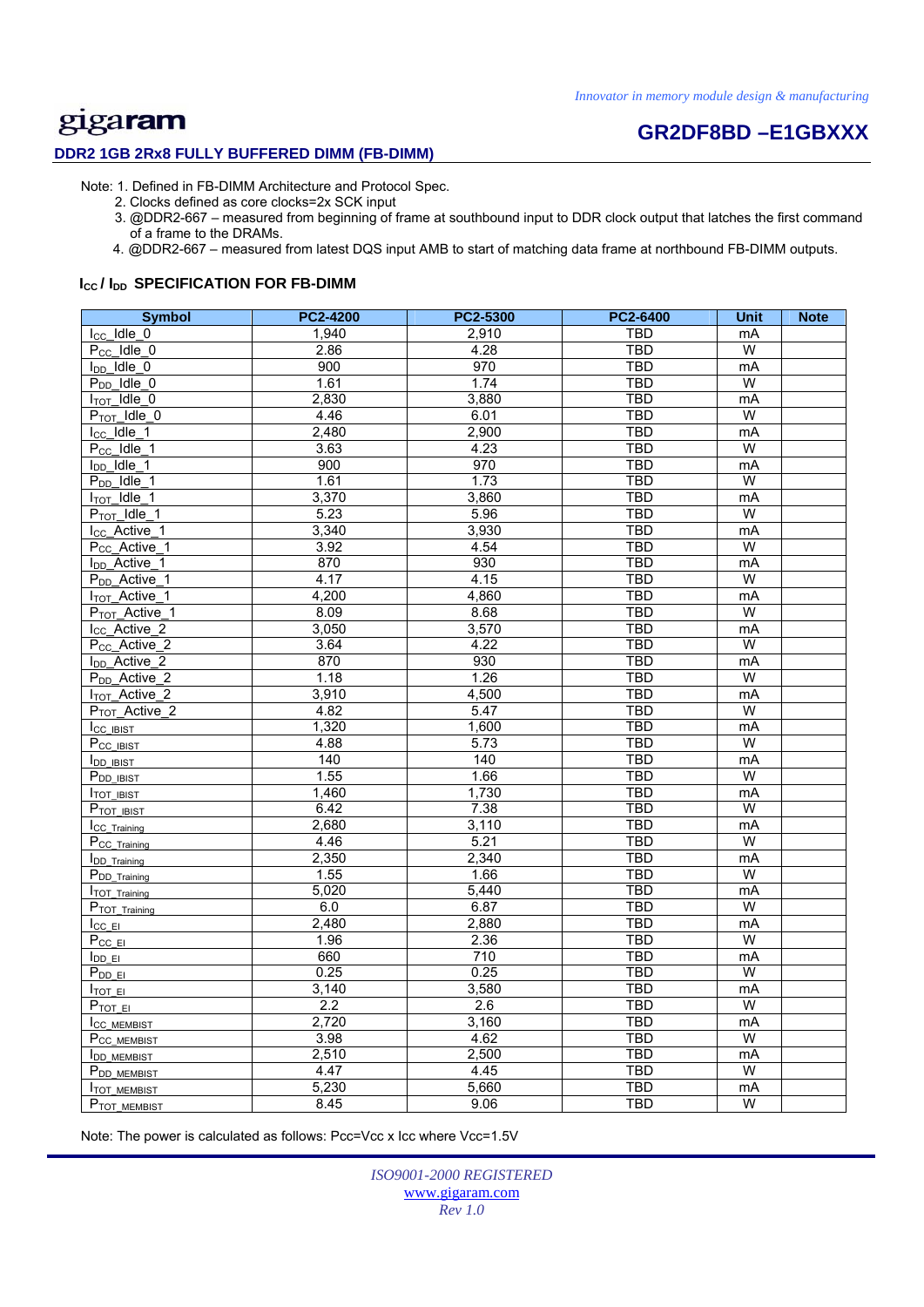## gigaram

#### **DDR2 1GB 2Rx8 FULLY BUFFERED DIMM (FB-DIMM)**

### **GR2DF8BD –E1GBXXX**

#### **FUNCTIONAL BLOCK DIAGRAM**